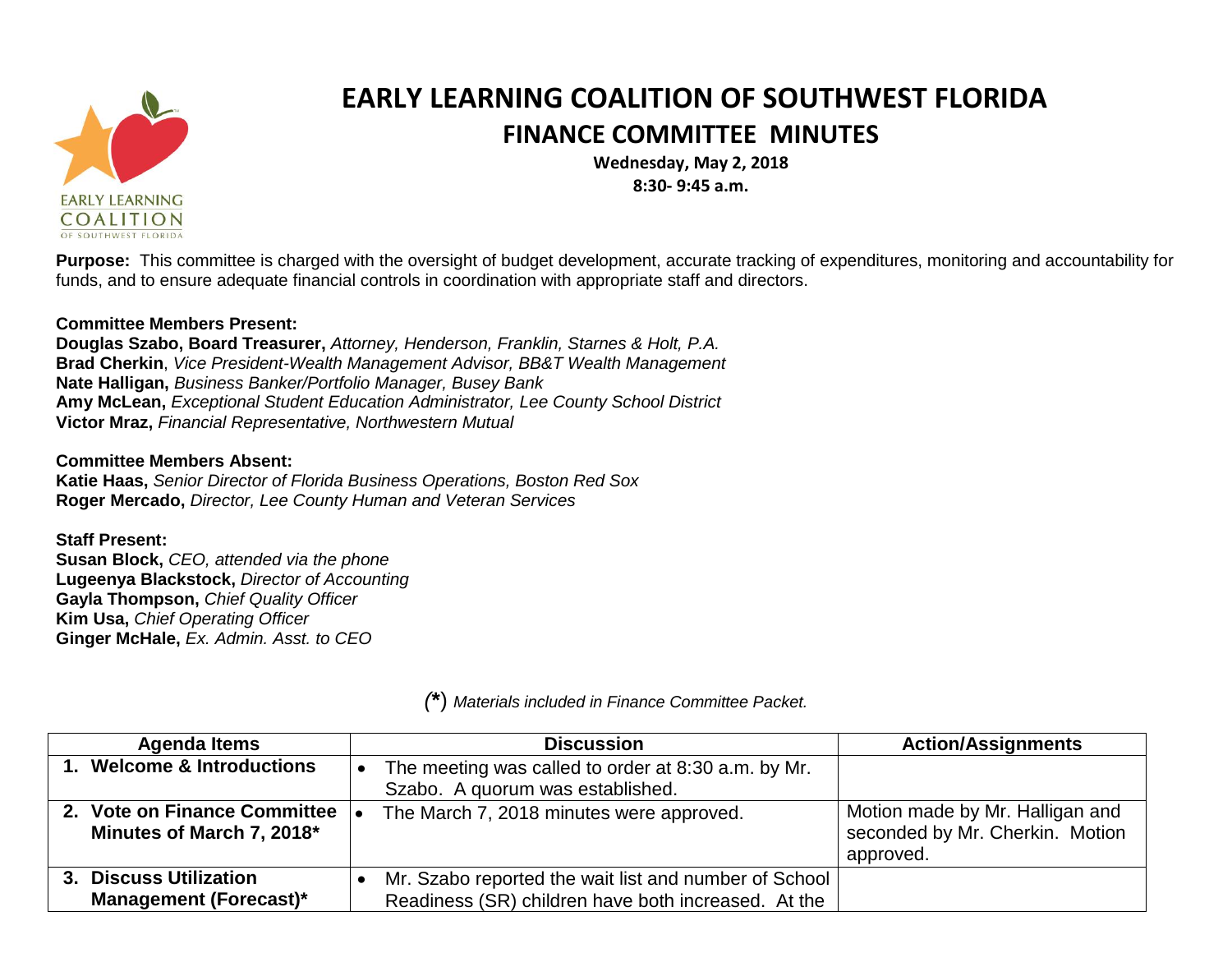|                                                                                            |                                     | end of March 2018, 4,596 School Readiness (SR)<br>were enrolled.                                                                                                                                                                                                                                                                                                                                  |                                                                                                                                            |
|--------------------------------------------------------------------------------------------|-------------------------------------|---------------------------------------------------------------------------------------------------------------------------------------------------------------------------------------------------------------------------------------------------------------------------------------------------------------------------------------------------------------------------------------------------|--------------------------------------------------------------------------------------------------------------------------------------------|
| 4. Review Utilization Reports<br>and Statements of<br><b>Revenues and</b><br>Expenditures* | $\bullet$<br>$\bullet$              | Ms. Block discussed the financial reports ending<br>March 2018. Ms. Block addressed the summary<br>reports for School Readiness (SR) and Voluntary<br>Pre-Kindergarten (VPK) identifying the current year<br>expenditures, the number of children served, and<br>administrative costs.<br>Ms. Block reported SR enrollment is 83% of the actual<br>YTD expended, trending to exceed above the ELC | Motion made by Mr. Cherkin and<br>seconded by Mr. Mraz. Motion<br>approved.                                                                |
| 5. Approve FY18/19 Draft<br><b>Budget*</b>                                                 | $\bullet$<br>$\bullet$<br>$\bullet$ | Board's 81% total budget goal.<br>Mr. Szabo presented the FY18/19 draft budget. Ms.<br>Block stated 81% goes to direct services, SR<br>enrollment. The priority is to enroll children in care.<br>The 19% balance goes to quality and other services.<br>There was a discussion about the new state<br>legislation's impact on the Coalition.<br>The committee discussed the FY18/19 Notice of    | Motion made by Mr. Mraz to accept<br>the FY18/19 Budget and seconded<br>by Mr. Halligan. Motion approved.<br>Motion made by Mr. Cherkin to |
|                                                                                            |                                     | Award being received after the budget approval. Ms.<br>Block made a request to allow the Coalition to make<br>budget adjustments based on the FY18/19 Notice of<br>Award.                                                                                                                                                                                                                         | allow the Coalition to make budget<br>adjustments based on the Notice of<br>Award and seconded by Ms.<br>McLean. Motion approved.          |
| 6. Approve FY17/18 Budget<br>Modification*                                                 |                                     | Ms. Block presented the FY17/18 budget<br>modifications.<br>There was a recommendation to have a 401k benefits<br>presentation for staff.                                                                                                                                                                                                                                                         | Motion made by Mr. Mraz and<br>seconded by Mr. Cherkin. Motion<br>approved.                                                                |
| 7. Discuss OEL Desk Review<br>October 2017 - December<br>2017*                             |                                     | Ms. Block presented the Office of Early Learning<br>(OEL) desk review, there were no findings.                                                                                                                                                                                                                                                                                                    |                                                                                                                                            |
| 8. Approve FY18/19 Sliding<br>Fee Scale*                                                   |                                     | Ms. Usa presented the FY18/19 Sliding Fee Scale.<br>The recommendation is for the fees to remain the<br>same.                                                                                                                                                                                                                                                                                     | Motion made by Mr. Cherkin and<br>seconded by Ms. McLean. Motion<br>approved.                                                              |